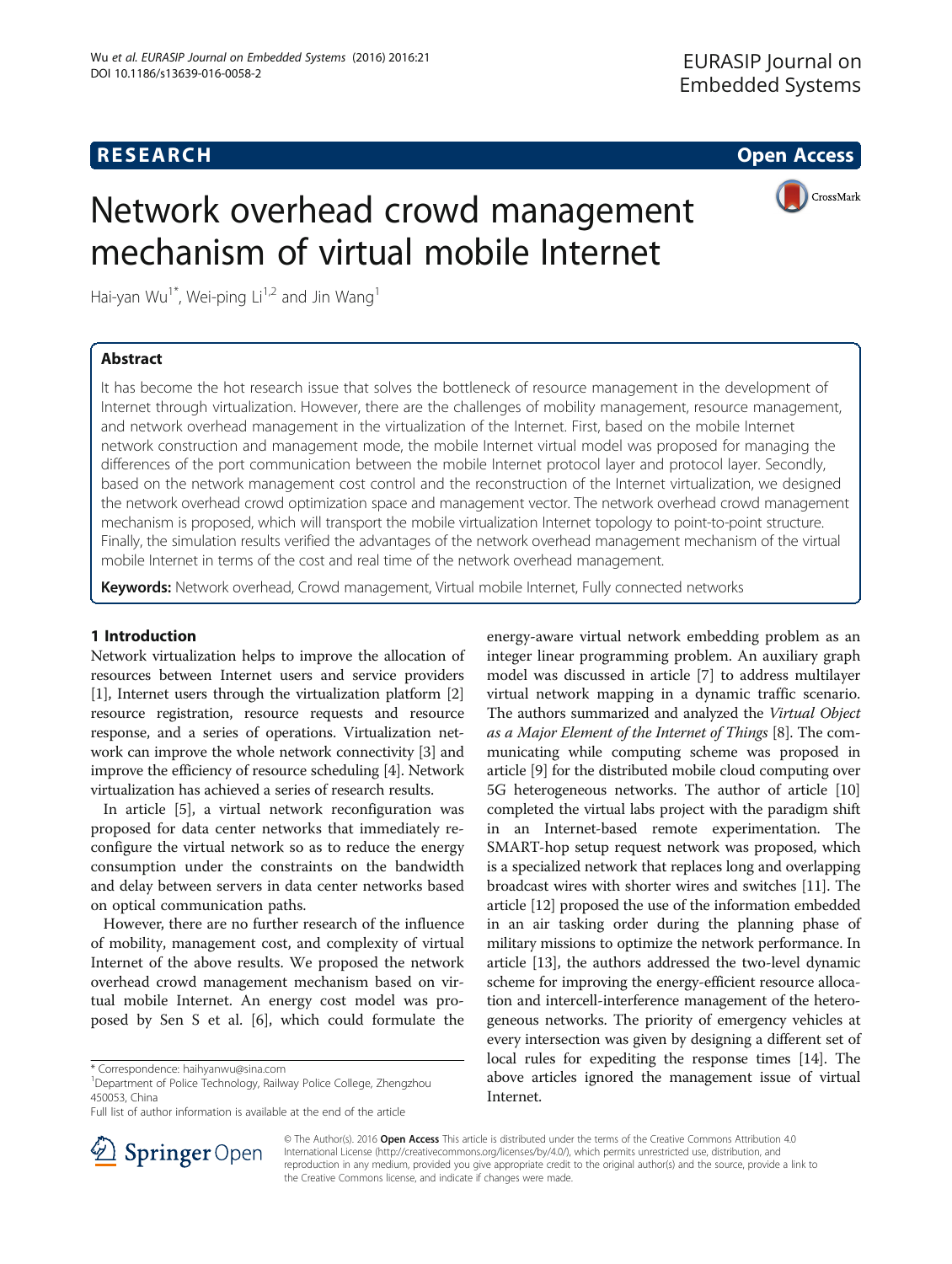The comprehensive survey of Internet of things service definition, regulation, and standardization activities was given in article [[15](#page-5-0)]. The article [\[16](#page-5-0)] discussed how to assign the crowdsourcing sensing tasks based on the credible interaction between users. The crowdsourceable framework was proposed to quantify the quality of experience of multimedia content [\[17\]](#page-5-0). There are no further research of the crowd management with the network overhead in the above articles.

The rest of the paper is organized as follows. Section 2 describes the mobile Internet virtual model. In Section [3](#page-2-0), we discussed the network overhead crowd management mechanism. The performance analysis of network overhead crowd management mechanism has been shown in Section [4](#page-3-0). Finally, the conclusions are given in Section [5](#page-4-0).

## 2 Mobile Internet virtual model

There are many network construction and management mode in mobile Internet. In the mobile Internet, there is a difference between the different protocol layer and the protocol layer. In order to satisfy the coexistence needs of multiple modes and improve the system performance, the idea of network virtualization is introduced.

Network virtualization is embodied in the Internet mobility management, network formation, network resource management, network communication, etc. Mobile Internet virtual system is shown in Fig. 1. In order to enhance the consistency of the virtual mobile Internet and the actual Internet, the network routing update and building of the mobile Internet virtualization have to be enhanced. After the mobile Internet virtualization, the mobile Internet self-update and resource management model update should be always kept. In particular, the network virtualization can effectively solve the problem of the new network to join the Internet and the integration of new technical differences between complex networks by moving communication terminals and services. The mobile Internet resource management will be separated from the multilayer protocol cluster. Mobile Internet virtualization model includes network architecture virtualization, communication protocol virtualization, and virtualization of mobile services. Mobile Internet virtualization can provide a mobile Internet virtual platform between Internet service providers and mobile users. This platform helps to improve the performance of the mobile terminal in the frequent replacement of the interconnection between the subnetworks. This platform helps to satisfy the needs of large-scale user's concurrent access

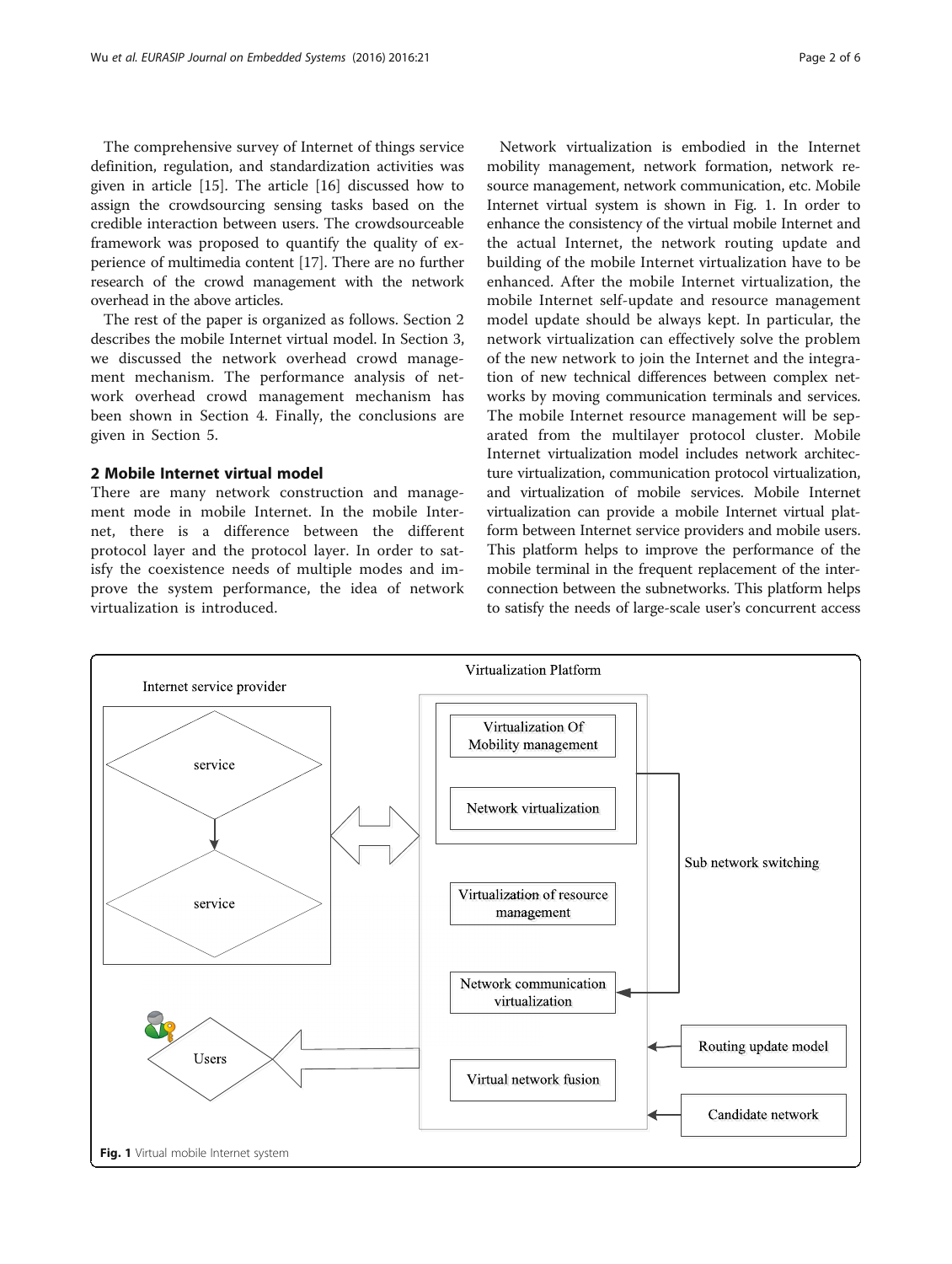<span id="page-2-0"></span>services of the Internet and reduce the cost of large-scale mobile terminal deployment.

Mobile Internet resource management virtualization process is as follows:

Step 1, explore the mobile Internet resources. Discovery results of the Internet resource would be uploaded to the virtual management center. Then the virtualization process is waiting for the feedback. Step 2, the virtualization management center sends the Internet resource registration information to the virtual platform. Step 3, service provider sends a network

routing update request to the virtual management center based on user resource request information.

Step 4, the virtual management center sets up a virtual subnetwork collection after updating the network router. Step 5, extract the valuable mobile Internet

resources. Step 6, mobile Internet resources to build

the virtual module for satisfying the user requirements. The resources section of this module is consistent with the network resources in the virtualization platform.

Mobile Internet virtualization costs are shown in the formula (1).

$$
\text{VC} = \begin{cases} \{N(i), T(i)\} \{M(j), \text{SS}(i, j), \text{SC}(j)\} \\ i = 1, 2..., n \\ j = i, i + 1, ..., m \\ n < m \end{cases} \tag{1}
$$

Here, VC is the cost of mobile Internet virtualization.  $N$  represents the size of the virtual subnet.  $T$  represents the time cost. M represents the cost of mobility virtualization. SS represents the virtual cost of subnetwork switching. SC is the cost of virtualization Internet. Parameters *i* and *j* respectively represent two different mobile users.  $n$  and  $m$  respectively denote the size of the two different operators services.

# 3 Network overhead crowd management mechanism

Based on the network management cost control and the virtual network reconfiguration algorithm, we designed the network overhead crowd optimization space and the management vector. The overhead structure will convert the mobile virtualization Internet topology to the pointto-point architecture. Here, the network overhead of each protocol layer is defined as a crowd node. Internet access service is defined as a crowd resource request node. Each virtual module of the Internet virtualization platform is defined as a crowd management node. The management node is the center of the network overhead management mechanism. The crowd resource request node is connected to the node.

In order to further reduce the complexity of network overhead and management, every virtual crowd management node of the Internet virtualization platform must maintain a bidirectional connection with the crowd node. The connection must satisfy the mobility management of the randomness and the full connectivity of the Internet. Virtual mobile Internet virtual topology is the network overhead crowd management of the fully connected graph. The network overhead management driven by this kind of crowd is in exchange for the minimum interconnection cost with the virtual Internet mapping. This crowd management mechanism is based on the optimization of network cost as the goal, in order to solve the network overhead request of network overhead crowd optimization space, improve the speed of the virtual Internet restructuring, and reduce the complexity of network overhead management.

 $N_{\rm CP}$  represents a crowd node.  $N_{\rm RCO}$  represents a resource request node.  $N_{\text{CM}}$  is a crowd management node. The value of  $N_{\text{CP}}$  is determined by the cross layer system of the virtualization platform. The value of  $N_{\text{RCO}}$  is determined by the operator and the mobile user. The value of  $N_{\text{CM}}$  is determined by the virtual process of mobile Internet. NO (a, b) represents the network overhead between a and b nodes. NO  $(a, b)$  <sub>UP</sub> represents the overhead network overhead between a and b nodes. NO (a, b)  $_{\text{DW}}$  represents the network overhead between a and b nodes.

$$
\begin{cases}\nNO(a,b)_{UP} = \frac{\sum_{i=1}^{x} NO(i)}{\sum_{j=1}^{N_{CP}} (o(N_{RCQ}))} \\
\downarrow \sum_{j=1}^{y} NO(j) \\
NO(a,b)_{DW} = \frac{\sum_{i=1}^{y} NO(i)}{\sum_{j=1}^{N_{CP}} (o_F(N_{RCQ}))} \\
\downarrow \sum_{j=1}^{y} NO(j)\n\end{cases}
$$
\n(2)

Here,  $x$  represents the uplink scale.  $y$  indicates the size of the downlink.  $\omega(N_{\text{RCQ}})$  denotes the average network overhead in the uplink virtualization network.  $\omega_F(N_{\rm RCQ})$ denotes the average network overhead in the downlink virtualization network.

The additional network overhead of crowd management node can be obtained by the formula ([3\)](#page-3-0). The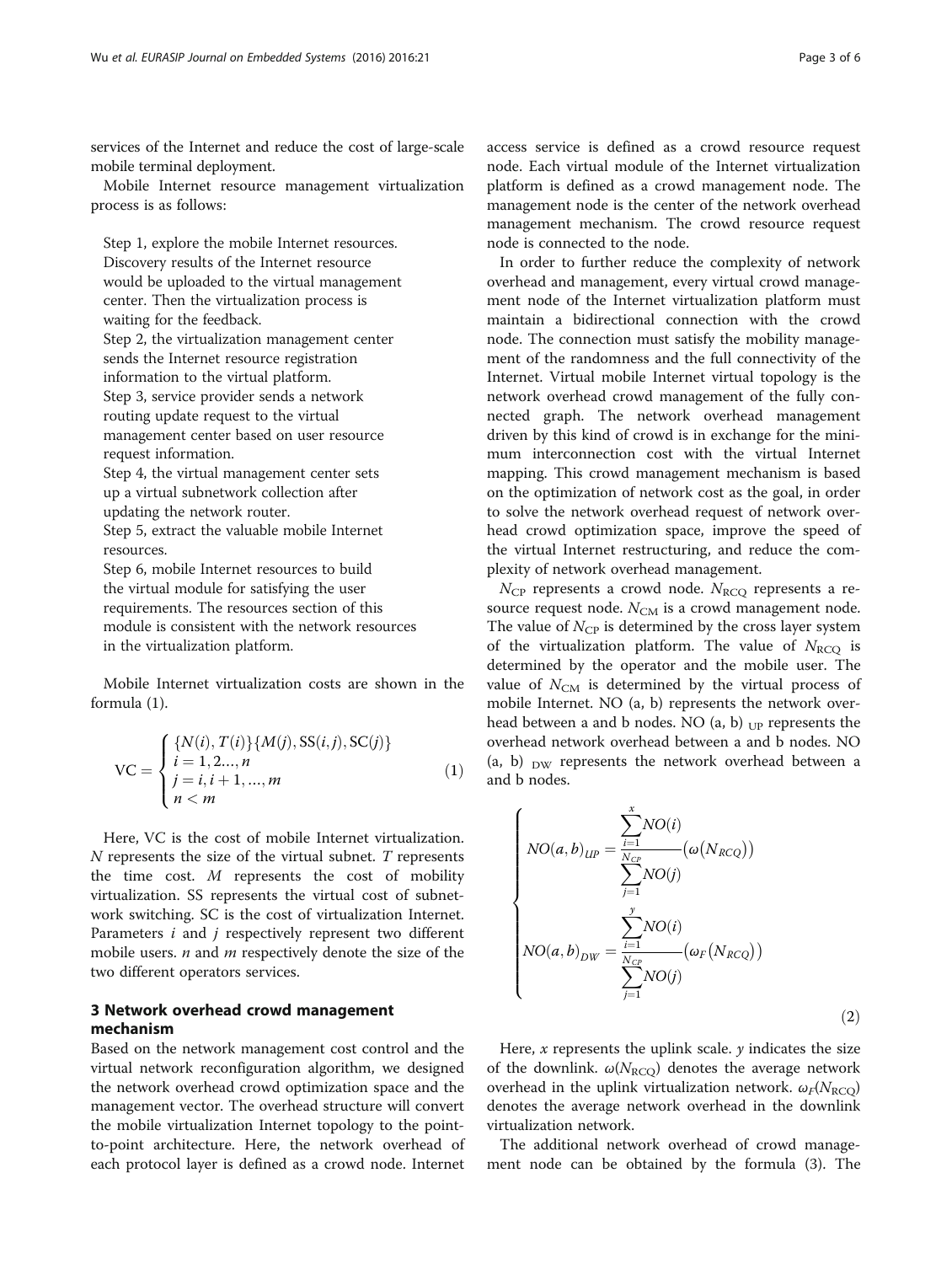<span id="page-3-0"></span>
$$
\begin{cases}\nV_{ad} = \max \left\{ \sum_{i \to x, i \to y} \omega(NO(i) \cdot N_{CM}(j)) \right\} \\
F_d = \ln \left( \frac{\omega(\min\{x, y\})}{\sum_{k \to N_{CP}} \omega_F(k)} \right)\n\end{cases}
$$
\n(3)

According to the formulas [\(2\)](#page-2-0) and (3), the implementation of network overhead crowd management process is shown in Fig. 2. The crowd mechanism must satisfy the conditions shown in the formula (4).

$$
\begin{cases} \sum_{i=1}^{x} NO(i) \le \sqrt{\omega(x)} \\ \sum_{i \to x_j \to y} \omega(i \cdot N_{CM}(j)) \ge \sum_{k \to N_{CP}} \omega_F(k) \end{cases} (4)
$$

# 4 Performance analysis of network overhead group management algorithm

Based on C language, the proposed virtual mobile Internet platform was realized and simulated. In the experiment, the mobile Internet service platform is composed of randomly generated crowd node, crowd resource request node, and crowd management node. There are many concurrent links between mobile nodes and

network overhead management centers. Mobile Internet physical network topology is virtualized. The resource request of mobile nodes and the network overhead request are initiated by the Poisson distribution. The time window of the Internet service initiated by each experiment is set to 1–5. The network overhead management request of virtual Internet has to satisfy the requirements of equation (4). The average initiation time of the virtual Internet crowd requests is subject to exponential distribution. The resource request of the crowd points is subject to the uniform distribution. The experimental parameters are shown in Table [1.](#page-4-0) We performed five experiments.

In the experiment, the delay of the link mapping shortest path management mechanism (LMSP) and one of the OCMVI (OCMVI: network overhead crowd management mechanism of virtual mobile Internet) mechanism are statistically shown in Fig. [3](#page-4-0). Because the network virtualization process established in this paper accounted the mobility management of the Internet, network formation, network resource management, network communication, etc., at the same time, the consistency of the virtual mobile Internet and real internet was maintained by enhancing the mobile Internet virtualization network routing updates and building functions. In addition, the OCMVI mechanism has always maintained a mobile Internet self-update and resource management model update. Therefore, network virtualization of the OCMVI mechanism can effectively solve the access problem of heterogeneous network and the integration of new technical differences between

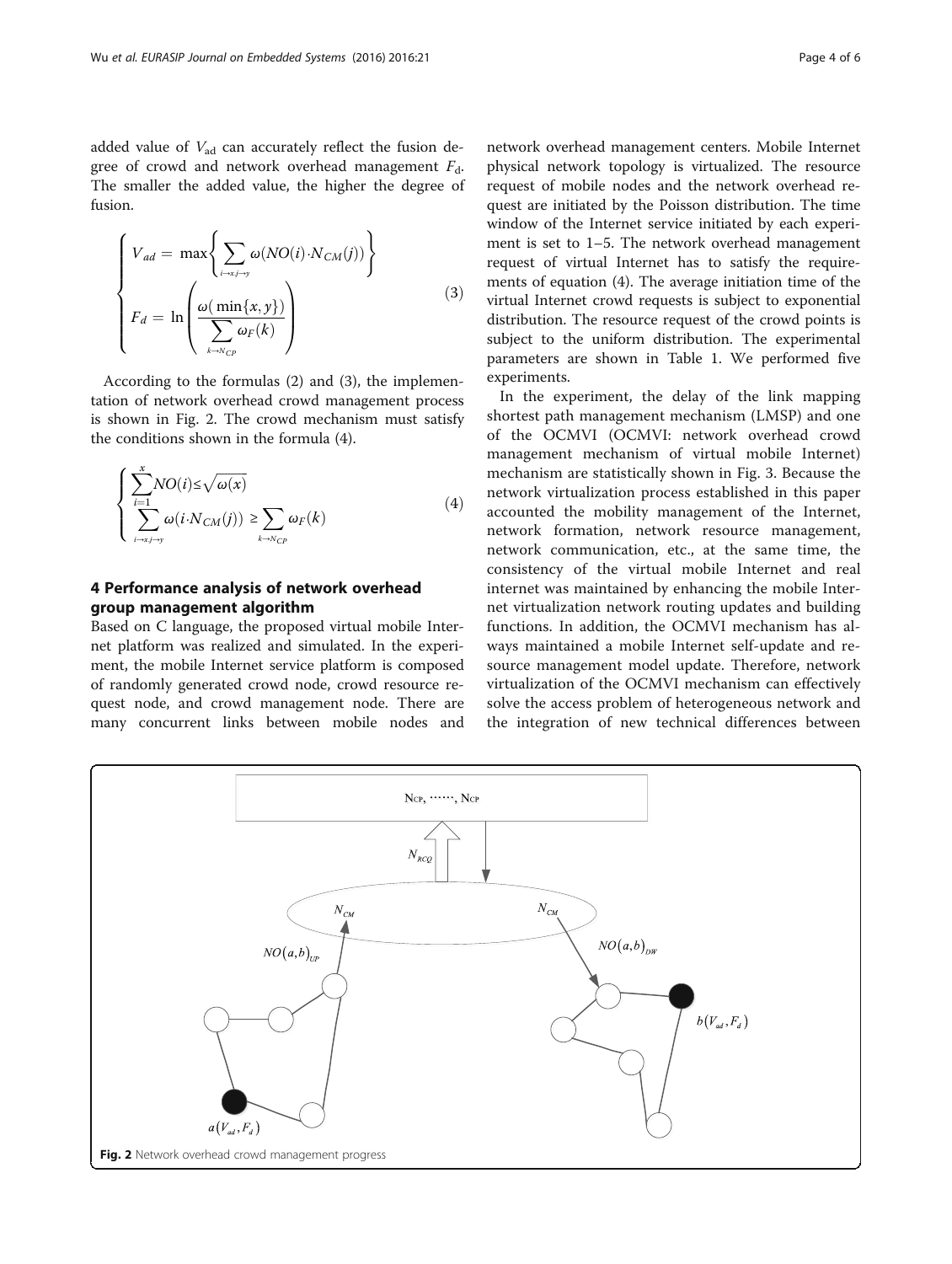| Step (ms) | Starting time | End-to-end delay (ms) |
|-----------|---------------|-----------------------|
|           | 8:0:0         | 0.08                  |
|           | 8:1:15        | 0.19                  |
| -3        | 8:10:28       | 0.09                  |
| 4         | 9:0:16        | 0.2                   |
|           | 10:23:45      | 0.3                   |

<span id="page-4-0"></span>Table 1 Parameter settings

complex networks. The OCMVI mechanism has the excellent real-time performance. The OCMVI mechanism can effectively eliminate the delay jitter in the process of network virtualization and network overhead management.

Figure 4 shows the cost results of the OCMVI mechanism and the LMSP mechanism. From Fig. 4, the OCMVI mechanism has lower cost at different time and statistical steps. This is because the OCMVI mechanism designed the network overhead crowd optimization space and management vector. The overhead of crowd mechanism will convert virtual Internet topology to point-to-point structure. This mechanism can solve the problem of the crowd integration and network overhead management. The LMSP mechanism only considers the impact of network path on the network overhead and ignores the network overhead of the virtual process and the mapping of the virtual module.

## 5 Conclusions

Internet virtualization algorithm can effectively solve the problem of Internet resource management. However, the virtualization of the Internet has brought about the problems such as the mobility management, Internet resource management, and network overhead management. On the one hand, we researched the mobile Internet network construction and management. By constructing virtual mobile Internet platform, we solve the





mobile internet protocol communication differences between the internal layer and protocol layer problems. On the other hand, we designed the network overhead crowd optimization space and defined the management vector. The proposed crowd mechanism convert the mobile Internet topology to virtual point-to-point structure based on the combination of the network management cost and of virtual Internet reorganization control algorithm. The experimental results show that compared with the link mapping shortest path management mechanism, the proposed virtual mobile Internet network overhead crowd management mechanism can weaken jitter, shorten the delay, reduce the network overhead cost, and so on.

#### Acknowledgements

This work is supported in part by key scientific research projects of Henan Provincial Colleges and Universities No. 15A520092 and the basic research projects of the Central University in 2016 Nos. 2016TJJBKY022 and 2016TJJBKY007.

## Competing interests

The authors declare that they have no competing interests.

## Author details

<sup>1</sup>Department of Police Technology, Railway Police College, Zhengzhou 450053, China. <sup>2</sup>Department of Information Engineering, School of Information Engineering, Wuhan University of Technology, Wuhan 430070, China.

## Received: 22 July 2016 Accepted: 16 October 2016 Published online: 03 November 2016

## References

- 1. MR Rahman, R Boutaba, SVNE: survivable virtual network embedding algorithms for network virtualization[J]. IEEE Trans. Netw. Serv. Manag. 10(2), 105–118 (2013)
- 2. B Song, MM Hassan, EN Huh, Delivering IPTV service over a virtual network: a study on virtual network topology[J]. J. Commun. Netw. 14(14), 319–335 (2012)
- 3. M Melo, S Sargento, U Killat et al., Optimal virtual network embedding: node-link formulation[J]. IEEE Trans. Netw. Serv. Manag. PP(4), 1–13 (2013)